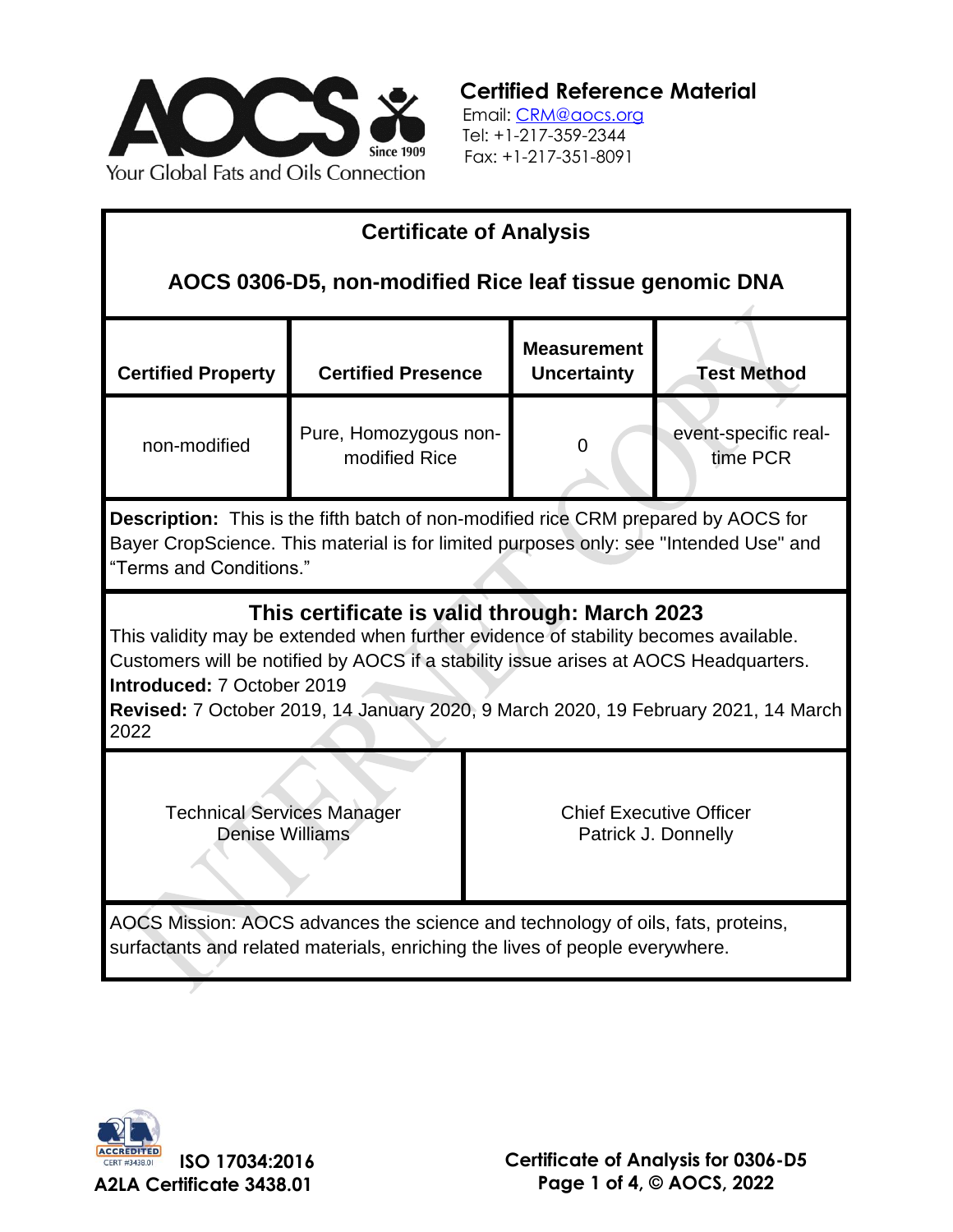# **Characterization**

*Product Description* AOCS 0306-D5 has been prepared by AOCS from rice genomic DNA extracted from clean leaves. AOCS 0306-D5 is available in sterile, 0.5 mL skirted screw-cap self-sealing tubes containing approximately 10 μg of DNA. Each sample contains approximately 43.6 µL at a concentration of 229.6 ng/µL. Users are informed that this reference material has been produced from genomic DNA extracted from clean leaves of non-modified rice delivered by Bayer CropScience. The non-modified rice used in the preparation of AOCS 0306-D5 resulted from several cycles of selfpollination of the conventional line.

*Homogeneity* Ten packaged samples were tested using event-specific qualitative PCR methods developed and validated by Bayer CropScience. Test results received from Eurofins-GeneScan, New Orleans, LA (an ISO 17025 accredited laboratory) for qualitative, event-specific analysis were all consistent with the reported absence of the LLRice62 trait(s).

**Stability** AOCS Certified Reference Materials are tested for stability on an annual basis and certificates may be extended based on the outcome of this testing. Customers may request extended certificates, but they are informed that results are based on samples that are obtained from AOCS' inventory. AOCS cannot guarantee the integrity of samples from batches that we no longer have inventoried.

### **Analytical Method Used for Certification**

Eurofins-GeneScan, New Orleans, LA (an ISO 17025 accredited laboratory) performed event-specific real-time PCR for non-modified to validate the absence of the LLRice62 trait(s).

### **Warnings and Precautions**

This product is for laboratory use only and is not for consumption. The user of this CRM should follow safety requirements and rules issued by voluntary organizations and government agencies expert in the field of laboratory safety.

### **Intended Use**

This CRM, AOCS 0306-D5, is intended for use as quality control material or calibrant in methods for the detection, identification, and/or quantification of biotechnology-derived events.



**Certificate of Analysis for 0306-D5 Page 2 of 4, © AOCS, 2022**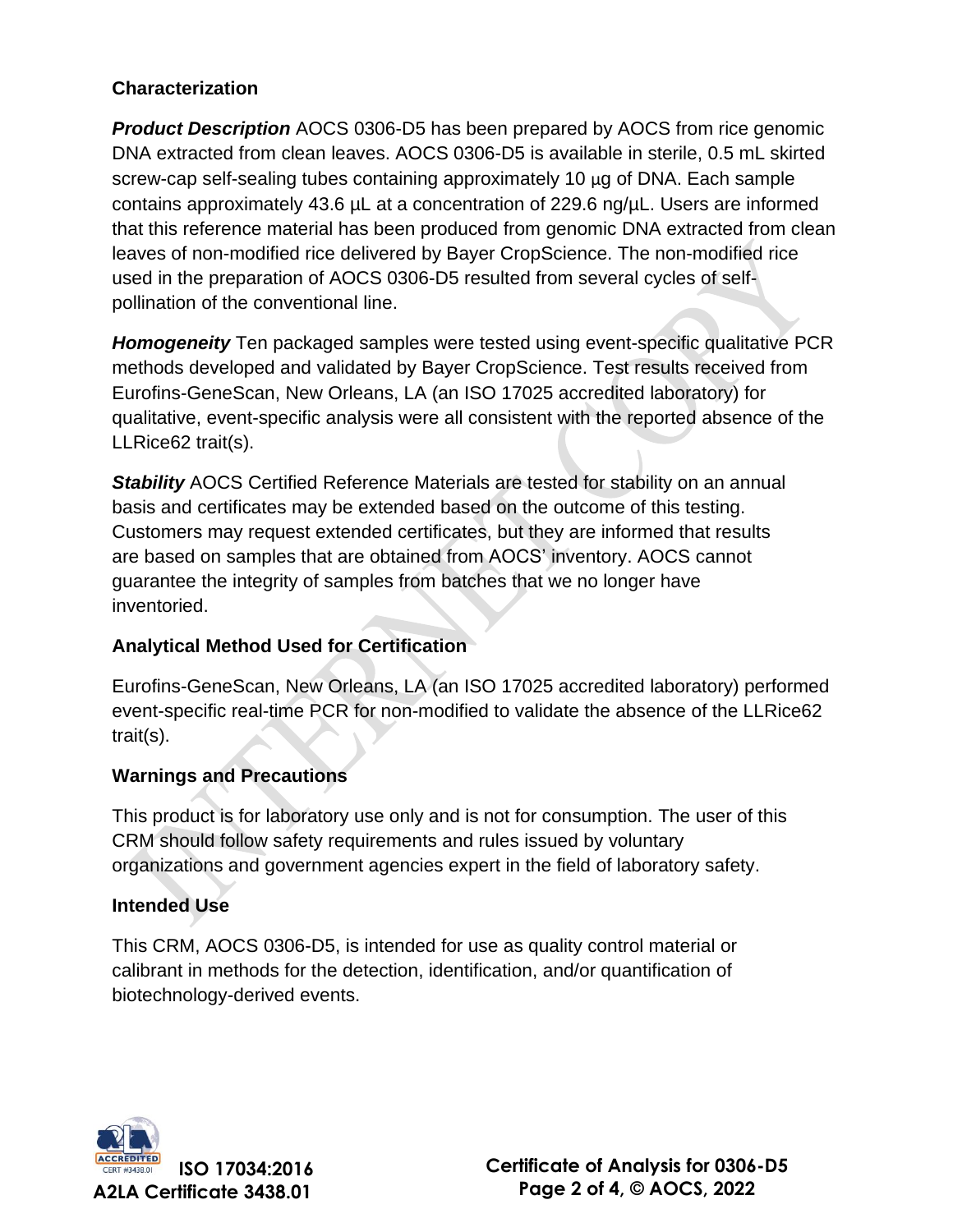#### **Instructions for Use**

Upon receipt the product should be stored in a sealed container at +4 °C in the dark. The product may have redistributed during shipment, therefore, centrifuge the vial to aggregate the sample at the bottom of the vial before use.

If the user of this CRM intends to use it multiple times, proper protocols must be followed to ensure that the sample retains its integrity. Use a clean pipette to extract the intended sample amount. Close the lid on the vial and rewrap with new parafilm. Store the CRM +4 °C in the dark and repeat this process for all subsequent uses.

## Recommended test portion: minimum of 200 ng or the test portion recommended in your validated method

Protocols have been followed to ensure that this CRM is absent of all traits that it has been tested against. Please follow all instructions on this certificate to prevent contamination of the CRM.

Note: The AOCS 0306-D5 certification report is available online and a paper copy will be supplied upon request.

#### **Terms and Conditions (i– ix)**

- i. The CRM AOCS 0306-D5 shall be used solely 1) in assays for (a) detecting the presence of non-modified, or (b) quantification of non-modified; or 2) for determining whether an assay cross-reacts with CRM AOCS 0306-D5. CRM AOCS 0306-D5 shall be used for no other purpose. Specifically, the CRM may not be used to develop a detection method for non-modified nor trait(s) present therein. No other rights are conveyed by the sale of the CRM 0306-D5 to any purchaser, including any rights to any pending or granted Bayer CropScience Patents or other Bayer CropScience Intellectual Property that may protect the CRM or non-modified or trait(s) present therein or a detection method for nonmodified.
- ii. Neither the CRM AOCS 0306-D5 nor any extract or portion thereof shall be resold or redistributed by any purchaser, unless the resale or redistribution is required by national law in force in the purchaser's country.
- iii. Neither the CRM AOCS 0306-D5, nor any extract or portion thereof, shall be used for human or animal consumption or human or animal trials.
- iv. Neither the CRM AOCS 0306-D5 nor non-modified DNA, nor any part of either of these, shall be used for transformation or breeding.